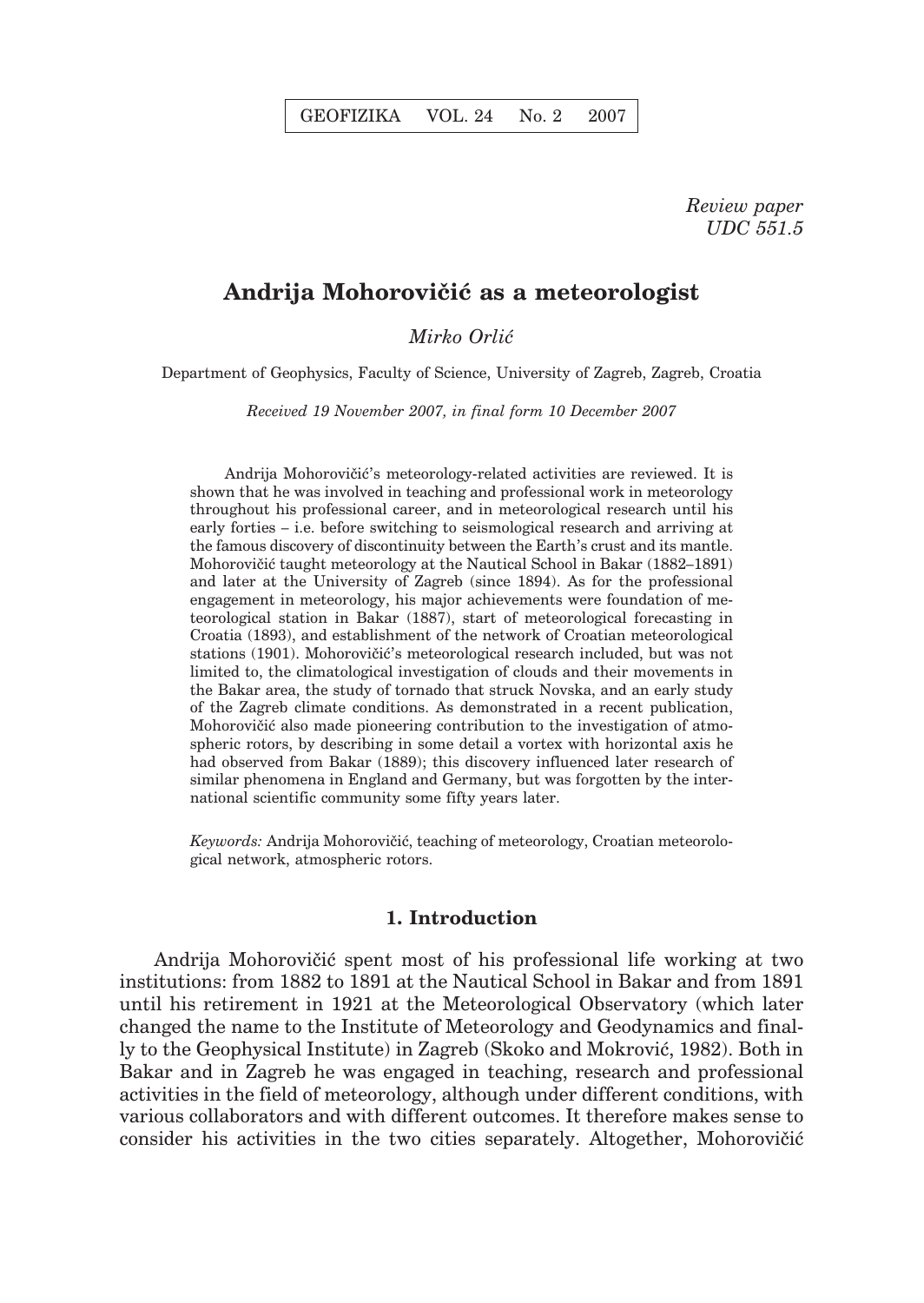published about twenty papers related to meteorology (Orlić, 1998a). The present review is based on a subset of these papers, selected so as to cover the most important results of his work.

## **2. Bakar years**

Andrija Mohorovičić came to Bakar at the age of twenty-five, after completing the study of physics and mathematics and passing the teacher exam at the University of Prague and after working for a while at high schools in Zagreb and Osijek (Skoko and Mokrović, 1982). At the Nautical School in Bakar he taught mathematics, physics and meteorology, the latter being of particular importance in the nautical school curricula because of its significance for the future seamen. It is interesting that during his study in Prague Mohorovičić did not attend meteorological courses (Orlić, 1998b), and it would thus appear that teaching in Bakar encouraged him to master this scientific discipline as an autodidact. It is not exactly known which books he used in the process, but in his papers from the period he cited works by A. Sprung (*Lehrbuch der Meteorologie*, Hamburg, 1885) and W. Ferrel (*Recent Advances in Meteorology*, Washington, 1886), implying that he did not restrict himself to German sources which would be the first choice to somebody whose university study was mostly conducted in German.

At the Nautical School in Bakar Mohorovičić established a meteorological station, which became operational on 1 May 1887. Already before that he carried out some meteorological measurements, but serious activities could start only when, with the help of the government, he acquired a set of basic instruments (a barometer, a psychrometer, maximum and minimum thermometers, an ombrometer and a heliograph). In his own words, the meteorological station was established »firstly, as a support for the lectures; secondly, because these lectures are of big importance for students which will become seamen; thirdly, because of the very special orographic position of Bakar« (Mohorovičić, 1888). From this citation it may be concluded that from the very beginning he intended to use the station to support the lecturing but also to do some research.

At the time it was usual for high school teachers to get involved in other activities besides the teaching. High schools used to publish annual reports to which the employees were expected to contribute scientific and professional papers, and the schools enabled teachers active in research and publishing in different areas to interact on a regular basis. For instance, Mohorovičić's colleagues in Bakar were Narcis Damin, a well-known researcher of spiders, Juraj Carić, author of nautical textbooks and writer on the life of seamen, and Aleksandar Lochmer, author of the English language textbook, grammar and dictionary (Marochino, 1982). Among the colleagues from the Nautical School it is worth to mention also Anton M. Zuvičić, teacher of nautical courses and an experienced sea captain, who enthusiastically helped Mohorovičić to per-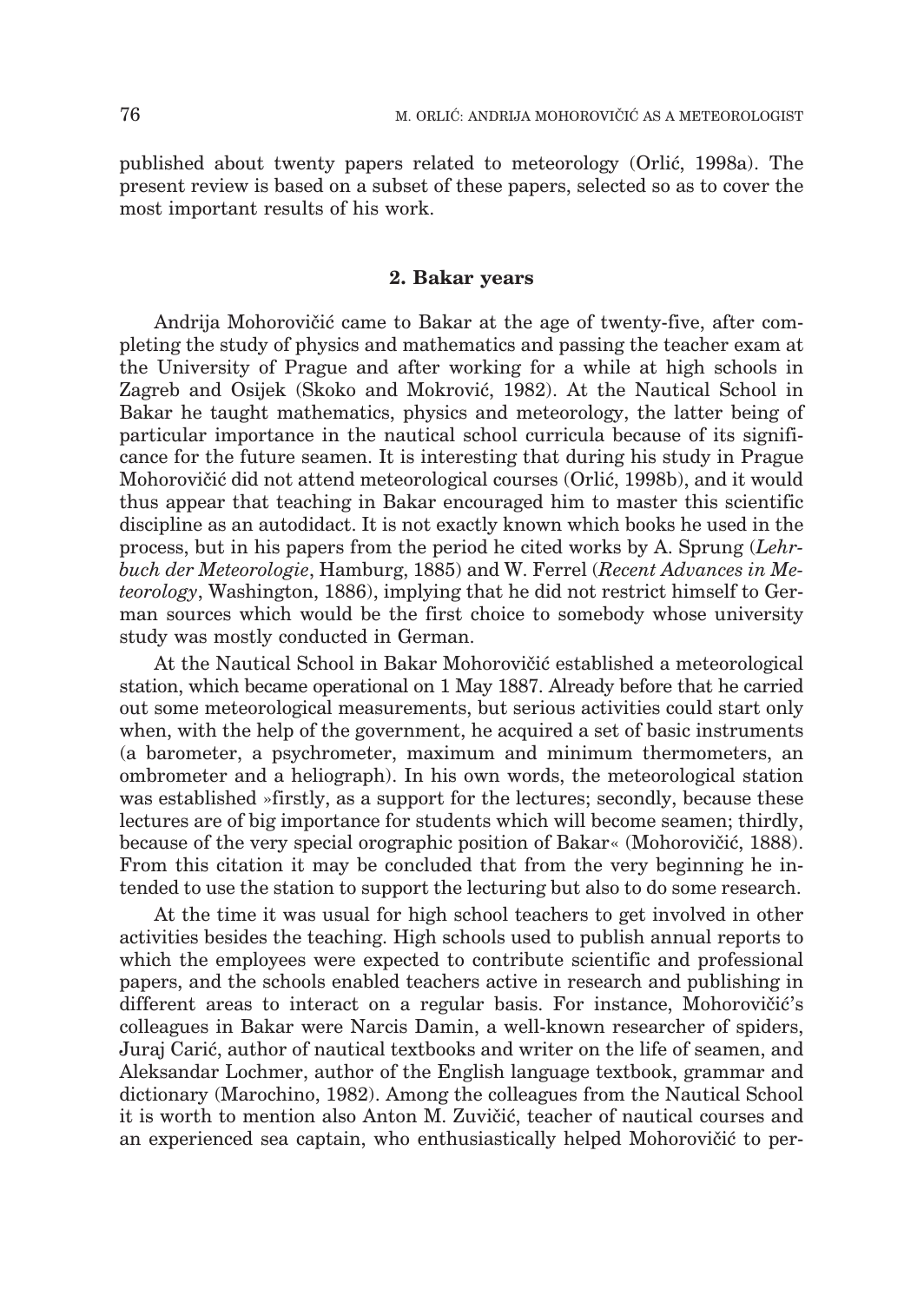

Figure 1. Nephoscope as constructed by Mohorovičić (1888).

form observations at the newly established meteorological station. In his texts Mohorovičić often compares meteorological conditions in Bakar with those in Rijeka. The meteorological station at the Nautical Academy in Rijeka was led since 1877 by Peter Salcher, professor of physics and mechanics. It is interesting that Salcher collaborated with Ernst Mach in a pioneering study of air flow around bullets. Mach, the famous physicist and Mohorovičić's professor at the University in Prague, visited Salcher in Rijeka in spring 1887 (Smokvina,  $2004$ ). It is not known if Mach and Mohorovičić met on that occasion, but it is obvious that in Rijeka Mohorovičić could get additional stimulus for his research activities.

How seriously Mohorovičić approached the meteorology can be seen from the fact that he was not contented with the routine equipment of the meteorological station, but decided to add to the basic instruments a device he had constructed – a nephoscope – which enabled determination of the direction and speed of the motion of clouds (Figure 1). Such instruments were used at the time to infer the motion in the higher layers of the atmosphere, and thus to supplement the rare data collected by researchers during balloon flights. For his version of the nephoscope Mohorovičić made use of the school-owned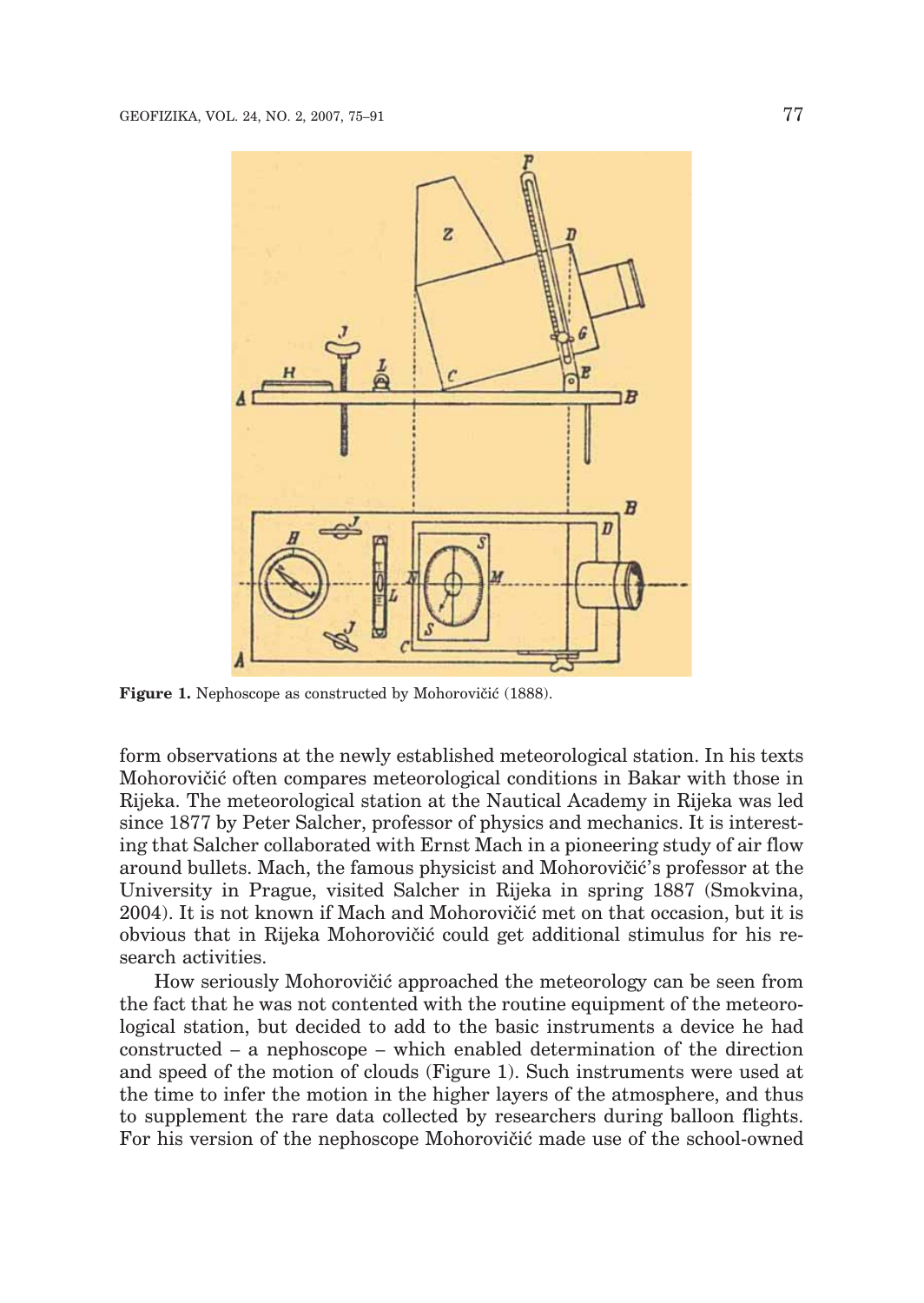*camera obscura*. His technical solutions ensured high precision, keeping at the same time the construction costs low. In order to use the collected data as thoroughly as possible, Mohorovičić derived trigonometric expressions that enabled him to determine not only the horizontal but also the vertical component of velocity of the cloud movement (Mohorovičić, 1889a). He conducted the measurements very carefully, and so, for example, he states that cloudiness »determines Mr. Zuvičić with me simultaneously, so that we check each other, and we finally note the average value of the two estimations in the diary« (Mohorovičić, 1891). He also paid considerable attention to the measurement errors and the necessity to take them into account during the analysis.

Most of the results of observations and measurements performed at Bakar Mohorovičić presented in three papers (Mohorovičić, 1889a, 1891, 1892) that enabled him to earn the doctoral degree at the University of Zagreb in 1893. The papers focused on climatological analysis of cloudiness, cloud types and related air flow, with the results being presented in numerous tables. Thus, for example, Mohorovičić discovers that there are two maxima of cloudiness in summer, a larger one in the afternoon and a smaller one in the morning, and only one maximum in winter, in the forenoon. He also notices that there is a tendency for clouds to regularly align twice a day, at about 8 a.m. and 5 p.m. The latter observation would nowadays be related to wave phenomena in the atmosphere, and the changes in wave regime during a day to the changes of atmospheric stability. Mohorovičić also finds that the surface winds turn with the Sun in the forenoon and against the Sun in the afternoon, and that the high altitude winds turn in the opposite direction. Regarding the wind speed he emphasizes that there is the surface maximum close to the noon and that the speed is lower in the morning and in the evening, with the high altitude wind having the opposite diurnal variation. Such findings could be related to the coastal circulation and its modification caused by complex topographic effects in the Bakar area as well as to the atmospheric stability being much higher overnight than during the day.

Despite the fact that Mohorovičić's work focused on the climatological analysis of the data collected in Bakar, he did not overlook particular situations that ultimately define the climate conditions. Description of one such situation is the subject of the paper that Mohorivičić published in the Viennese journal *Meteorologische Zeitschrift* and that represents his most important contribution to meteorology (Mohorovičić, 1889b). The paper deals with the description of clouds and related air flow based on measurements and observations carried out on 18 October 1888 in the Bakar area. He summarized his findings in a schematic presentation of the state of the atmosphere in a vertical section extending from mountains over Bakar to Rijeka Bay (Figure 2). During a bora event Mohorovičić observed a stationary cumulus cloud lingering almost throughout the day over Kostrena, fragments of cumulus clouds descending down the mountain slope, and stratocumulus clouds moving downwind in the higher altitudes. Based on these observations, as well as on addi-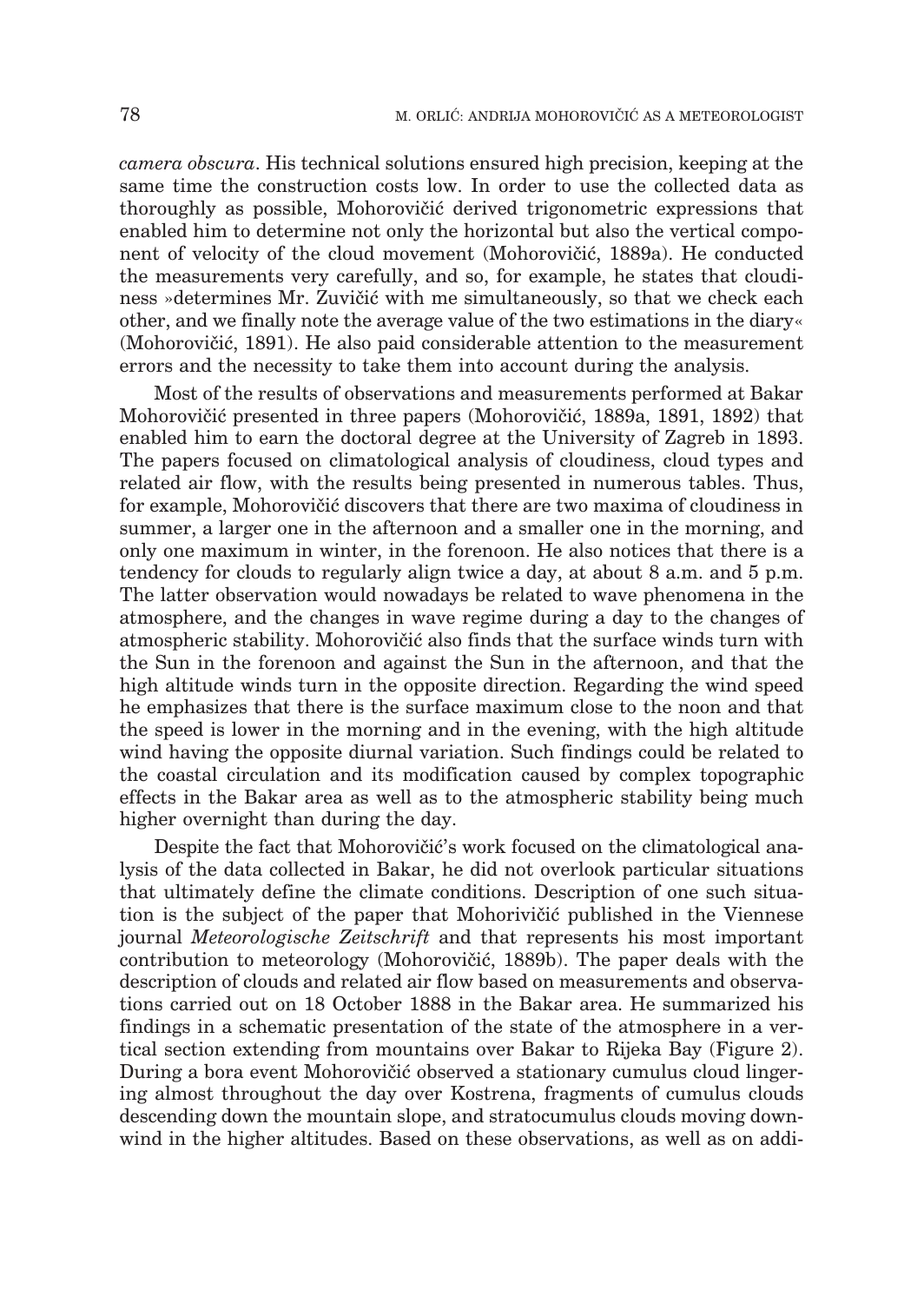#### GEOFIZIKA, VOL. 24, NO. 2, 2007, 75–91 79



**Figure 2.** Clouds and air flow observed by Mohorovičić on 18 October 1888, shown in the vertical section extending from mountains (right) over Bakar to Rijeka Bay (left) (Mohorovičić, 1889b).

tional observations and measurements performed at the ground and at the sea surface, he concluded that the air flowed down the mountain slope, upwelled over Bakar, moved in higher altitudes towards Rijeka Bay, where it downwelled and flowed back to Bakar. This allowed Mohorovičić to conclude that a vortex with a horizontal axis developed around the stationary cumulus cloud, and that consequently the surface wind above Rijeka Bay had the direction opposite to the bora. This description of the phenomenon was of great interest to the journal editor J. Hann, who appended it with his commentary on similar phenomena in South Africa, Greenland and England.

A recent historical study has shown that a phenomenon known today as atmospheric rotor was for the first time described in detail in the above paper, that Mohorovičić's discovery influenced later research of similar phenomena in England and Germany, but also that this contribution to the international research of atmospheric rotors was forgotten some fifty years later (Grubišić and Orlić, 2007). It is interesting to consider how the idea on the air flow over mountains evolved in the works of Mohorovičić's precursors and contemporaries (Figure 3). J. F. W. Herschel, son of the famous astronomer W. Herschel, described in 1862 the air flow over a mountain in South Africa as well as the wavelike flow in its lee (Herschel, 1862). W. Marriott, British researcher, schematized in his 1886 paper the air flow over a mountain in England in a similar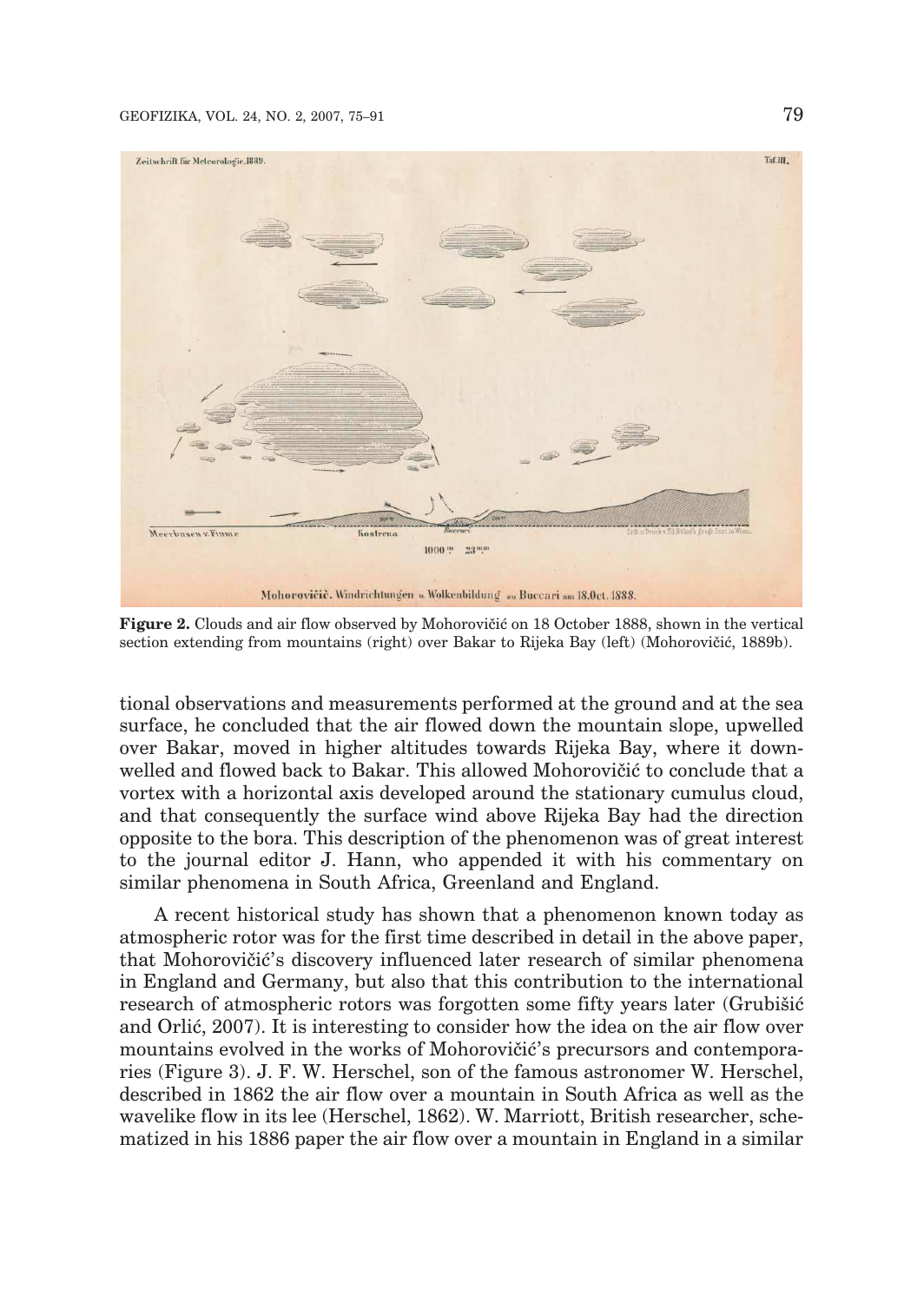

**Figure 3.** Air flow over a mountain as schematized by Herschel (1862) (a), schematic presentation published by Marriott (1886) (b), and modified version of the latter (Marriott, 1889) (c). The last presentation was published after its author got acquainted with Mohorovičić's results obtained for the Bakar area.

way (Marriott, 1886). However, three years later he changed this presentation by introducing in it the atmospheric rotor as well as the counterflow at the surface (Marriott, 1889). Most probably, Mohorovičić's paper motivated this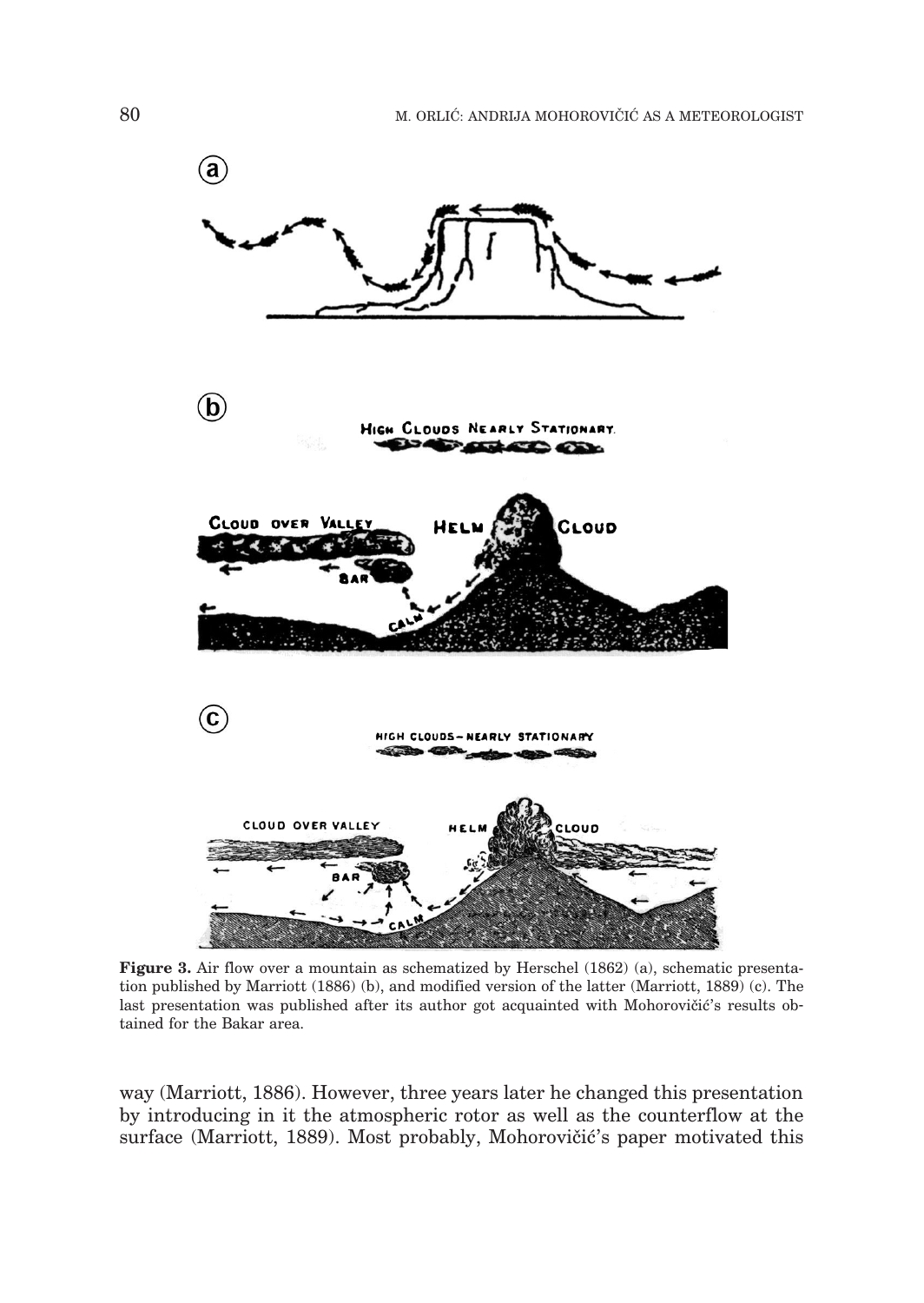improvement: Marriott not only mentions Mohorovičić's paper in his later publication, but also includes in it the translation of the whole Mohorovičić's paper into English.

Mohorovičić's German paper of 1889 was later cited in some of the best meteorological textbooks of the time: it was thus mentioned by J. Hann (1901), the respectable meteorologist and editor of the journal in which the paper had been published, as well as by A. Wegener (1911), geophysicist who started his career as a meteorologist but become famous for the continental drift theory from which the plate tectonics theory later evolved. Finally, J. Kuettner (1938, 1939) mentioned Mohorovičić's paper and related diagram several times in his seminal papers, in which he dealt with the atmospheric rotors in the lee of a German mountain. Thereafter Mohorovičić's paper was not cited abroad any more, and it seems that even Croatian scientists lost sight of his diagram. Kuettner's papers have motivated further measurements all around the world as well as theoretical research of atmospheric rotors, which last to date. The most recent large experiment dedicated to atmospheric rotors, called T-REX (Terrain-Induced Rotor Experiment), was carried out in 2006 in the Sierra Nevada area in the USA (Grubišić et al., 2004). The leader of the experiment



**Figure 4.** Andrija Mohorovičić (right) in company with Ivan Stožir (left), his predecessor at the Meteorological Observatory in Zagreb. In the middle is Spas Vatsov, founder of the Bulgarian Meteorological Service, formerly Stožir's student at the High School in Zagreb.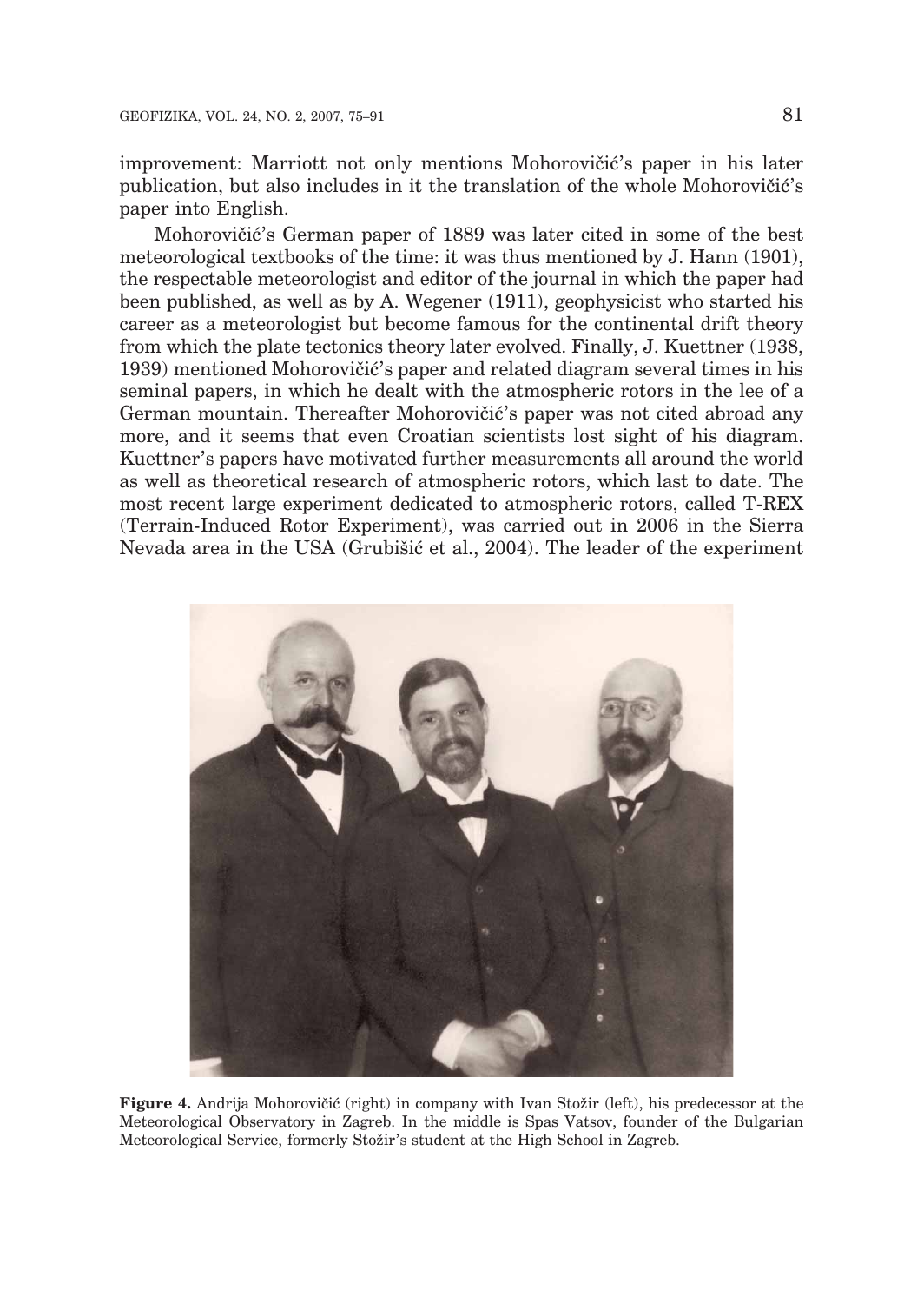was Vanda Grubišić, who graduated in geophysics from the University of Zagreb and later earned a doctoral degree from the Yale University. To a large extent her activities enabled the contemporary meteorologists to get familiar with Mohorovičić's pioneering contribution to the atmospheric rotor research.

# **3. Zagreb years**

At the end of 1891 Andrija Mohorovičić started to work at the High School (*Velika realka)* in Zagreb, and soon became the head of the Meteorological Observatory that operated in the framework of the school. Later, the observatory broadened its field of work, changed its name several times and became an independent institution (Skoko and Mokrović, 1982). Mohorovičić took over the management of the observatory from Ivan Stožir (Figure 4), who was professor of physics and who established the observatory on 1 December 1861. Mohorovičić continued to maintain the observatory at the high professional level, gradually substituted some old instruments by new ones (barograph – Figure 5, thermograph, anemograph) and acquired several new instruments (hygrograph, ombrograph, heliograph). From the text he wrote about equipment of the observatory it is evident that he took great care of the instrument positioning and calibration and of the correction of data collected (Mohorovičić, 1902).

From the very beginning of his work at the observatory Moohorovičić considered it as the central institution that should act as the focal point for all other Croatian meteorological stations. Already in 1893 he established a network of storm-observing stations, and in 1901 he managed to put 78 meteorological stations under the administration of the Zagreb observatory (Mohorovičić, 1902). Before that, these stations were managed by the Royal Hungarian Meteorological Agency in Budapest, Royal Croatian-Slavonian-Dalmatian Government in Zagreb, Meteorological Observatory in Zagreb and various private persons. With the governmental agreement and its financial support Mohorovičić succeeded to gather all these stations in a single network and to partially equip them with new instruments. In September and October 1901 he personally visited most of the stations in order to inspect the instrument positions, to control whether they are operational and calibrated and to check the way the observations are made. Because of the increased amount of work Mohorovičić always tried to employ more people at the observatory, but it seems that at best he had only one assistant, two clerks and a secretary (Penzar et al., 1986). Assistants changed often, with Stjepan Skreb, Andro Gilić and Milan Kovačević having lasting influences on Croatian meteorology.

Mohorovičić's professional activity in Zagreb was not limited to the supervision of the Meteorological Observatory and the organization of the network of meteorological stations. Already in 1893, after being repeatedly urged by the editor of the Zagreb newspaper *Agramer Zeitung*, he started to publish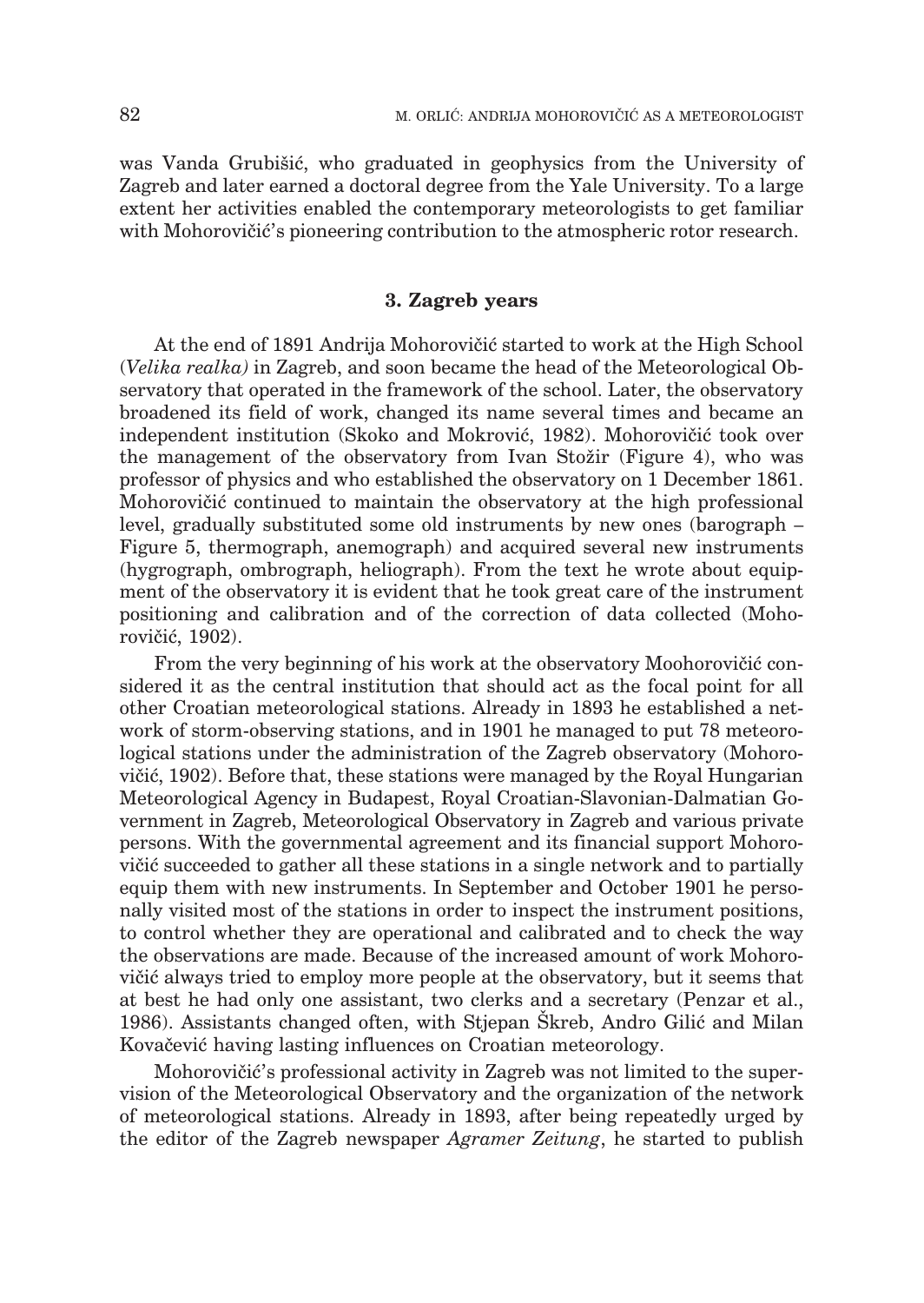tentative weather forecasts (Mohorovičić, 1897b). At the end of 1894 he was so disappointed with the results that he wanted to cease this activity. Being, however, unable to resist further persuasion, he continued to publish the forecasts. In the year 1896 he published 286 forecasts, out of which, according to his analysis, 77% were successful. In his text on weather forecasting Mohorovičić mentions that the main goal of this activity is to gain knowledge, which



**Figure 5.** Barograph Sprung-Fuess, installed by Mohorovičić at the Meteorological Observatory in Zagreb in 1903. Among other phenomena, this instrument recorded the passage of atmospheric gravity waves caused by the fall of Siberian meteor in 1908.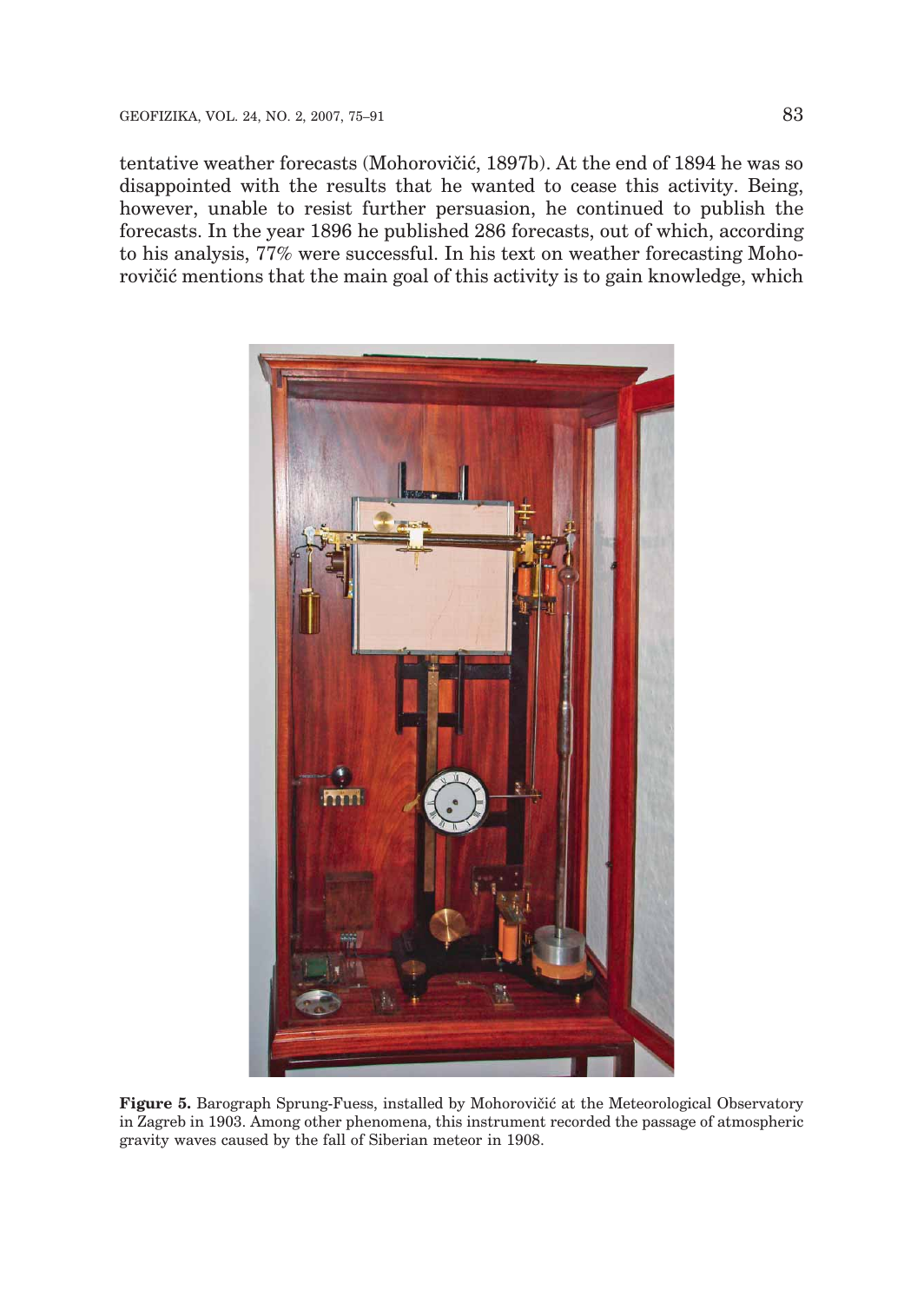will enable more successful forecasting in the future. From the available texts it is difficult to understand how he actually made the forecasts. A glimpse is provided by the statement that »there are two kinds of laws which govern the weather; some are valid for the whole Earth or at least for a continent; the others are specific to a country or even to a region in a country... The weather forecasting thus rests on a proper understanding of general meteorological laws as well as on a familiarity with climatological conditions prevailing in the region for which the forecast is prepared« (Mohorovičić, 1897b). It seems that initially Mohorovičić based the forecasts on the Zagreb data only, but that later he succeeded in organizing the telegraphic data collection from a broader area (Lisac, 1998). The forecasts were short; for example, on 26 July 1904 *Narodne novine* published the following announcement: »Partly cloudy with thunders« (Lisac, 1998). After the World War I started, Mohorovičić ceased to publish the forecasts: because of conscription he was left without assistants, and due to difficulties in communication he lacked adequate information on weather conditions in Europe.

Another professional activity that Mohorovičić had to accept was related to the hail defense. At the beginning of 1901 he led a testing of five cannon types »with the goal of seeing which system is the safest and the most simple, and which system provides the largest effect under the lowest costs and the minimum use of gunpowder« (Mohorovičić, 1901b). Thorough as usual he involved two co-workers – captain  $\overline{D}$ . Cačković and assistant S. Skreb – to measure simultaneously with him the durations of reverberations after the shots, so as to obtain the times as reliable as possible.

Despite the abundance of professional work he had to handle after his arrival to Zagreb, Mohorovičić did not lose sight of other activities. As already mentioned, in 1893 he earned the doctoral degree at the University of Zagreb, and a year later he habilitated at the same university with a paper on tornado at Novska (Mohorovičić, 1893). During the next twenty years he worked as an adjunct lecturer, and later as an adjunct associate professor, offering courses on different meteorological subjects (Introduction to general climatology, Special climatology, Meteorology and climatology, On meteorological instruments and their use, Practical instructions in observation at meteorological stations, etc.). Later he supplemented these with some seismological courses (Anonimus, 1894–1917). It should be pointed out that his laudatory review of M. Milankovi}'s book *Théorie mathématique des phénomènes thermiques produits par la radiation solaire* contributed to its acceptance by the Academy of Sciences and Arts in Zagreb and a Parisian publisher and to its publication in 1920 (Makjanić, 1979). In the book the famous astronomical theory of climate changes was thoroughly developed for the first time.

The first Mohorovičić's research activity after his arrival to Zagreb was motivated by tornado that struck Novska on 31 May 1892 and whose effects he analyzed as the governmental appointee. After surveying Novska and its surroundings Mohorovičić compiled a detailed report, in which he skillfully com-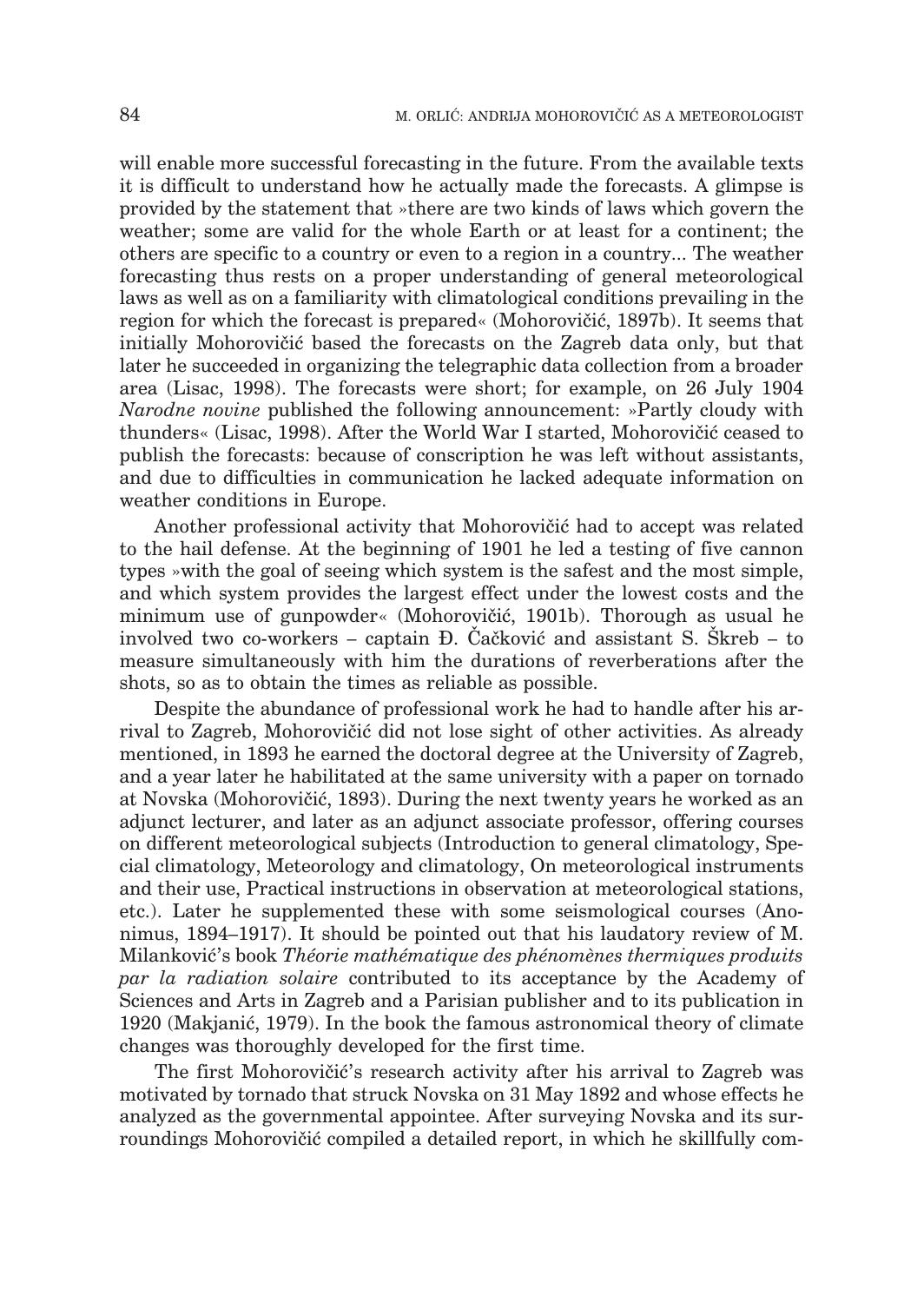

**Figure 6.** Position of the train coaches expelled from the railway by tornado that struck Novska on 31 May 1892, according to Mohorovičić (1893).

bined pieces of information from different sources to create a comprehensive idea of the phenomenon (Mohorovičić, 1893). For example, he noticed that the train coaches at the local station were expelled from the railway in different directions (Figure 6), which led him to conclude that the flow in the tornado was cyclonic, i.e., counterclockwise. From the information that a coach weighting 13 t was thrown 30 m away he calculated that both the horizontal and the vertical components of the near-ground wind speed amounted to about 70 m/s. From the directions in which the trees were scattered in a nearby forest he concluded that two tornados, with diameters equaling 800–1200 m and 2300 m, passed over the forest, and that distance between their paths was 1200–1500 m. He also constructed a synoptic map (Figure 7) and noticed four weak depressions as well as a large temperature gradient in Croatia and neighboring countries. On the basis of recorded times at which the employees of Croatian telegraph stations switched off electricity because of thunder, he demonstrated that the front moved from the southwest to the northeast with a velocity of 20–30 km/h. Finally, he completed the report with the testimonies on a strong hail, on the shape of vortices as well as on a very low pressure in their centers – the last provided by a woman who claimed that during the passage of the tornado »she could not, together with a servant, open a room door, and after the tornado moved on the door opened by itself, and the windows fell into the room together with frames« (Mohorovičić, 1893). He did not attempt the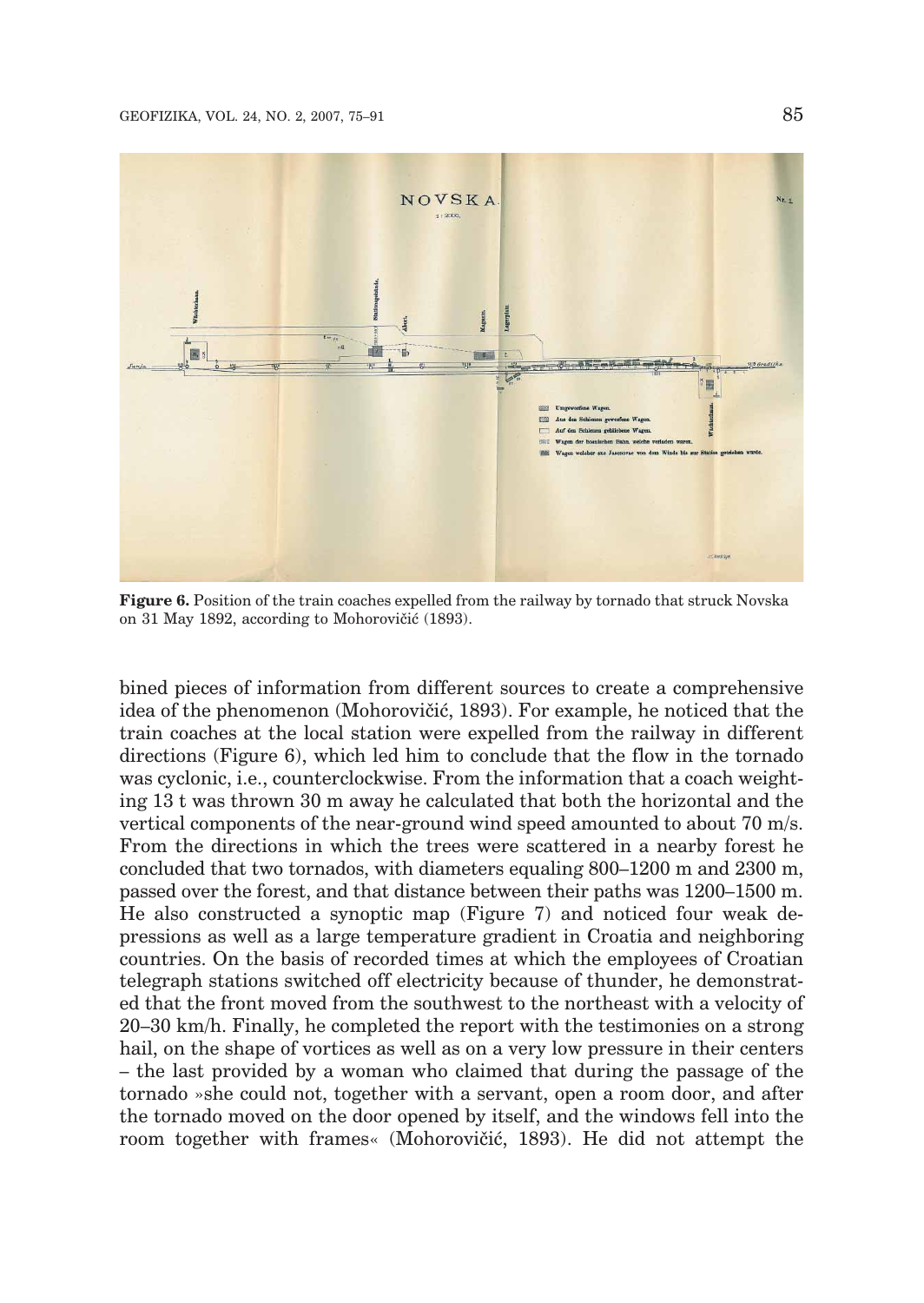

**Figure 7.** Synoptic map that Mohorovičić drew for 14 h on 31 May 1892 (Mohorovičić, 1893). This is the first such map published in Croatia.

dynamical explanation of the phenomenon, but only remarked that its cause has to be sought in the large temperature gradient in Croatia.

Upon taking over the management of the Meteorological Observatory in Zagreb, Mohorovičić inherited from his predecessor meteorological time series whose length exceeded 30 years. This enabled the first analysis of climate conditions in Zagreb to be attempted. As the parameter most appropriate for the start of investigation Mohorovičić chose precipitation (Mohorovičić, 1897a). After a typically conscientious discussion of conditions under which the measurements were performed as well as of the data quality, he applied harmonic analysis on the precipitation time series and found a 30.5 year periodicity. By applying the same method on the fluxes of the Sava River measured at Stara Gradiška he found an oscillation of the same period, with the river flux maximum lagging two years behind the precipitation maximum. Thus he made an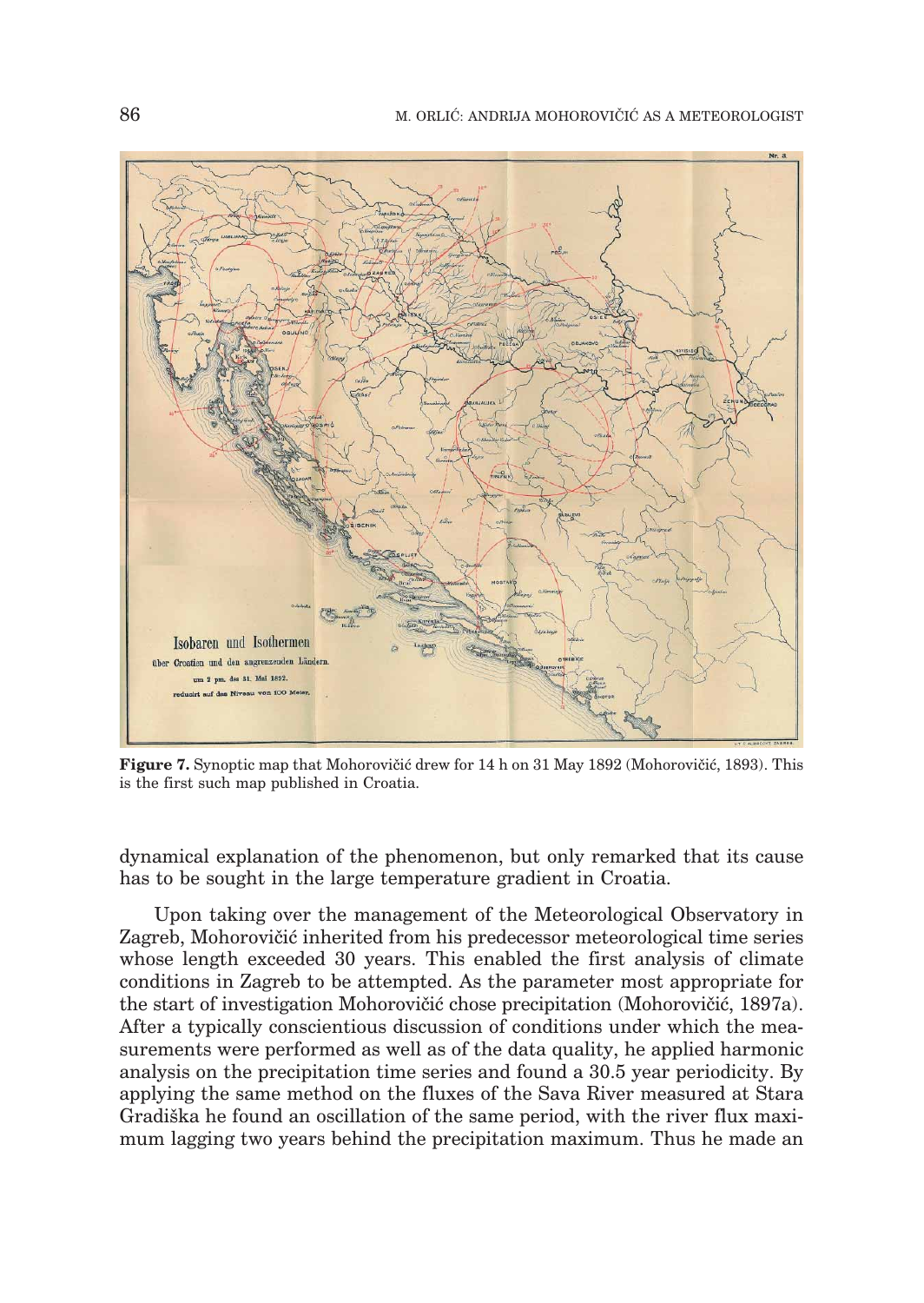early contribution to hydrology. In the remainder of the paper he determined some additional smaller periods, and then proceeded to investigate the mean annual course and to determine the precipitation maxima in June and October, a maximum of the number of days with precipitation in June and a maximum of the precipitation intensity in October. He concluded the paper by announcing a similar analysis for other meteorological parameters, which, however, did not materialize.

In his last scientific paper dealing with meteorology Mohorovičić considered vertical profile of temperature (Mohorovičić, 1901a). In the study he used the temperature data simultaneously measured at Zagreb and on the mountain of Sljeme as well as the data the foreign researchers collected during balloon flights and using some new instruments – especially probes equipped with autographs. After discussing the data taken up to a 12 km height Mohorovičić hypothesizes that »the temperature at a 20 km height is 110–120° lower than at the surface of the Earth and that at a 30 km height it is 150–160° lower. From this we can conclude that the temperature at the upper limit of the atmosphere is very close to the absolute zero« (Mohorovičić, 1901a). Shortly after this paper was published the stratosphere was discovered, which disproved Mohorovičić's assumption on the constant decrease of the temperature with height.

## **4. A big career turn**

Around 1900, in his early forties, Andrija Mohorovičić quitted meteorological research and turned to another field – seismology. So, at the moment when a decade of his efforts aimed at improving the Meteorological Observatory in Zagreb and establishing the network of meteorological stations culminated, he decided to proceed with the professional and teaching activities in meteorology but also to refrain from using the data collected at the network in his further research. Instead, he devoted himself to the organization of seismological station and to the study of seismology, for which he needed another decade because obviously the governmental support for seismology was not better than for meteorology. After that, he started research in seismology, which soon resulted in discovery of the discontinuity that separates the Earth's crust from its mantle (Skoko and Mokrović, 1982; Herak and Herak, 2007). This is Mohorovičić's most important scientific achievement, accomplished in his early fifties after a risky turn in the scientific career. What motivated him to such a move?

As far as is known, Mohorovičić did not left behind any memoirs or letters that could explain this decision. However, careful studies of his published papers provide some clues on the possible motivation. Thus, for example, when writing on the climate of Zagreb he emphasizes that for the research of climate changes »we should have at disposal about 1000 years of observations.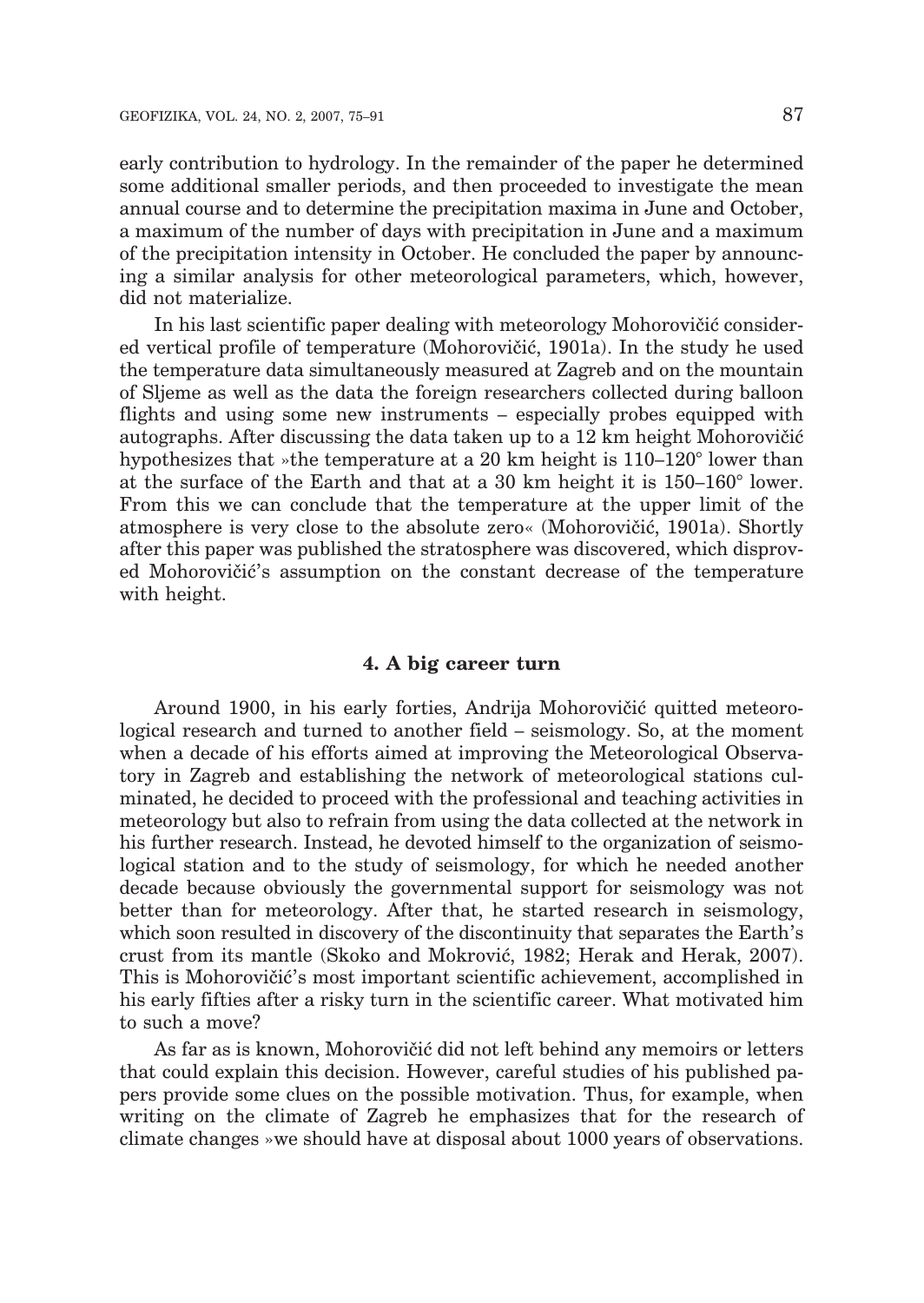Since we do not have for any of the meteorological parameters the time series that is longer than 100 years, we ought to relegate the secular periodicity problem to our far descendants« (Mohorovičić, 1897a). From this it may be concluded that he did not consider the available meteorological data, even those originating from the oldest stations, suitable for the climate change research. Regarding the short term processes, he presumably missed the data documenting conditions in the higher layers of the atmosphere, especially because at the very beginning of his scientific career he dealt with meteorological problems in all the spatial dimensions. The wrong conclusion on the vertical temperature profile (Mohorovičić, 1901a) had to draw his attention to the importance of new instruments that were revolutionizing research of the free atmosphere at the time, but it is not clear whether he did not manage to equip his meteorological network with such instruments because of a lack of financial support or due to the small number of co-workers.

Apart from the lack of high-quality data, there are some other reasons that may have estranged Mohorovičić from meteorology. We know that he was unsatisfied with the weather forecasts he was forced to publish (Mohorovičić, 1897b). At the beginning of the  $20<sup>th</sup>$  century the sense of frustration was widespread among the meteorological forecasters (Friedman, 1989), due to the impossibility of producing successful forecasts on the basis of physically founded methods and the consequent need to resort to statistical methods. The fact that Mohorovičić himself was aware of shortcomings of the theoretical approach to meteorology is evident from a text in which he states that the eventual task of the meteorologist is »to formulate differential equations describing motion of the air, and to obtain as an integral the general circulation of the atmosphere and as particular integrals the cyclones, anticyclones, tornados and thunderstorms. We are still far from completing this task …« (Mohorovičić, 1901a). During the second half of the 19<sup>th</sup> century a lot of effort went into application of both the hydrodynamic and the thermodynamic laws to the atmosphere. The problem, however, was that these two lines of research were separated (Friedman, 1989). For the first time it was V. Bjerknes and his collaborators who started to relate the atmospheric circulation to the changes of density and the latter to the variability of temperature and humidity. This ultimately led to a new approach to the weather forecasting, but at that time Mohorovičić was already retired.

After switching from meteorology to seismology Mohorovičić succeeded to organize measurements that were at the time comparable with the best in the world, whereas in his research he could for the first time combine empirical and theoretical approaches: it was exactly such a methodology that enabled his discovery of the discontinuity between the Earth's crust and the mantle. This discovery had a direct impact on the development of geosciences and it elevated Andrija Mohorovičić to one of the greatest geoscientists of all times. As already mentioned, his discovery of the atmospheric rotors was also respected by the international scientific community. However, the investigation of such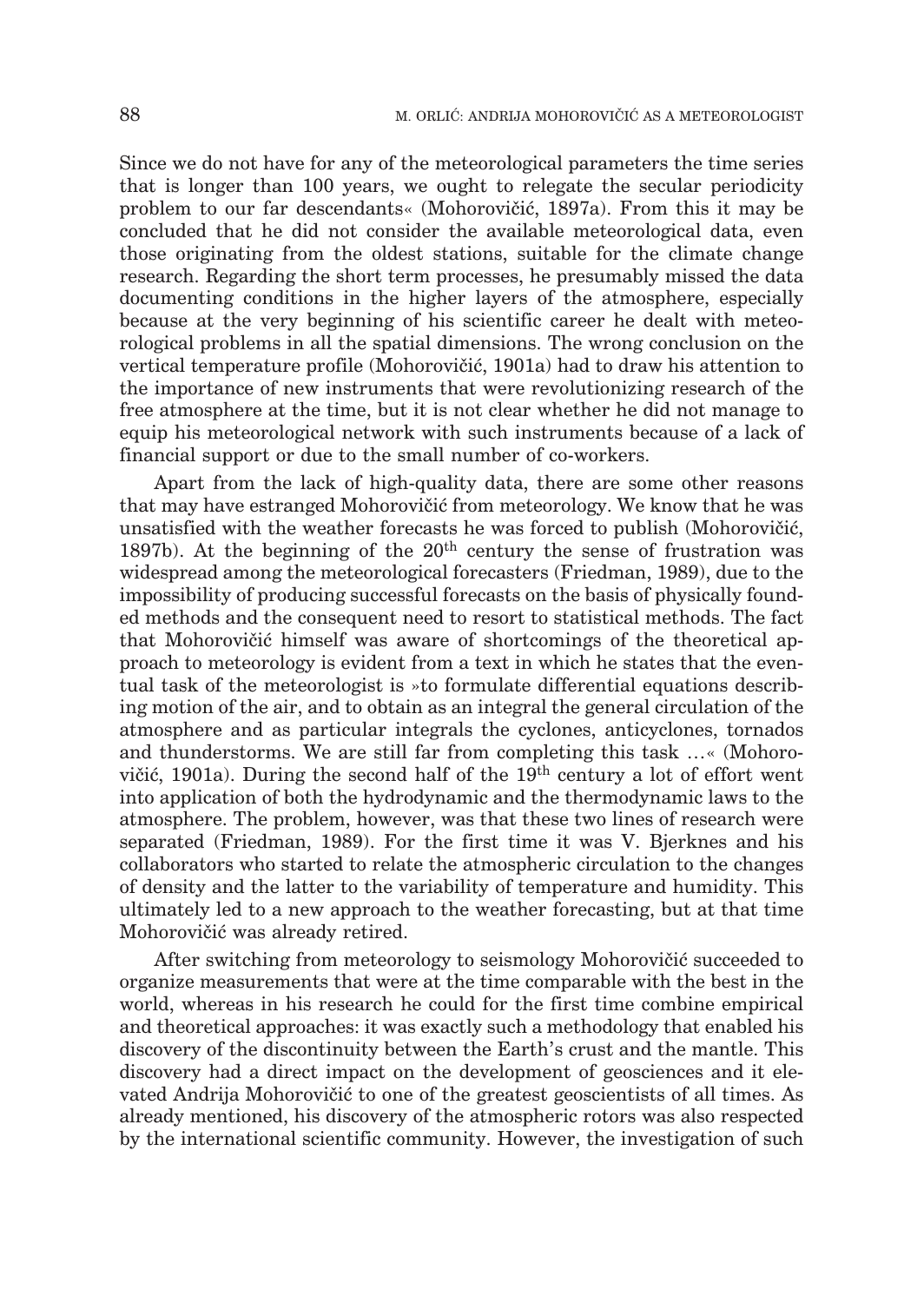meteorological phenomena was slow in developing, and Mohorovičić's contribution – although incorporated in the findings of his successors – was gradually forgotten. Still, already with this work he showed an ability to collect high-quality data and to arrive at an important result after carefully analyzing the data. Some recent numerical simulations have shown that during a bora event the atmospheric rotors may develop (Gohm and Mayr, 2005), thus verifying the discovery Mohorovičić achieved almost 120 years ago and fulfilling his dream about the unity of empirical and theoretical research in this branch of meteorology. The fact that it took so much time for the unification to occur, during which geophysical fluid dynamics evolved on one hand and electronic computers and numerical methods developed on the other, shows that the scientific progress depends on many factors and that a successful scientist must be able to recognize when a problem is ripe for solution.

*Acknowledgement* **–** The present review of the meteorological activity of Andrija Mohorovičić was prepared as a contribution to the events marking the  $150<sup>th</sup>$  anniversary of his birth. I am indebted to Dr. Vanda Grubišić for contributing to the analysis of Mohorovičić's early involvement in the atmospheric rotor research. The work was supported by the Ministry of Science, Education and Sports of the Republic of Croatia (grant no. 119–1193086–3085).

## **References**

Anonimus (1894–1917): *Red predavanja*, Sveučilište u Zagrebu, Zagreb.

- Friedman, R. M. (1989): *Appropriating the Weather Vilhelm Bjerknes and the Construction of a Modern Meteorology*, Cornell University Press, Ithaca, 251 pp.
- Gohm, A. and Mayr, G. L. (2005): On the bora breakthrough near a mountain gap, *Croatian Meteorological Journal*, **40**, 217–220.
- Grubišić, V. and Orlić, M. (2007): Early observations of rotor clouds by Andrija Mohorovičić, *B. Am. Meteorol. Soc.*, **88**, 693–700.
- Grubišić, V., Doyle, J. D., Kuettner, J., Poulos, G. S. and Whiteman, C. D. (2004): T-REX: Terrain-Induced Rotor Experiment, Scientific overview document and experiment design, 72 pp (available online at www.eol.ucar.edu/projects/trex).
- Hann, J. (1901): *Lehrbuch der Meteorologie*, C. H. Tauchnitz, Leipzig, 805 pp.
- Herak, D. and Herak, M. (2007): Andrija Mohorovičić (1857–1936) On the occasion of the 150th anniversary of his birth, *Seismol. Res. Lett.,* **78**, 671–674.
- Herschel, J. F. W. (1862): Meteorology, *Encyclopedia Britannica (2nd edition),* Edinburgh, 94–97.
- Kuettner, J. (1938): Moazagotl und Foehnwelle, *Beitr. Phys. Frei. Atmos.*, **25**, 79–114.
- Kuettner, J. (1939): Zur Entstehung der Foehnwelle, *Beitr. Phys. Frei. Atmos.*, **25**, 251–299.
- Lisac, I. (1998): Andrija Mohorovičić i prognoza vremena, *Znanstveni skup »Andrija Mohorovičić« – 140. obljetnica ro|enja*, Zagreb, 77–91.
- Makjanić, B. (1979): Veze Milutina Milankovića s Jugoslavenskom akademijom znanosti i umjetnosti, *@ivot i delo Milutina Milankovi}a 1879 – 1979.*, Beograd, 79–100.
- Marochino, I. (1982): *Grad Bakar kroz vjekove*. Gradski muzej, Bakar, 224 pp.
- Marriott, W. (1886): The helm wind of August 19th, 1885, *Q. J. Roy. Meteor. Soc.*, **12**, 1–10.
- Marriott, W. (1889): Report on the helm wind inquiry, *Q. J. Roy. Meteor. Soc.*, **15**, 108–116.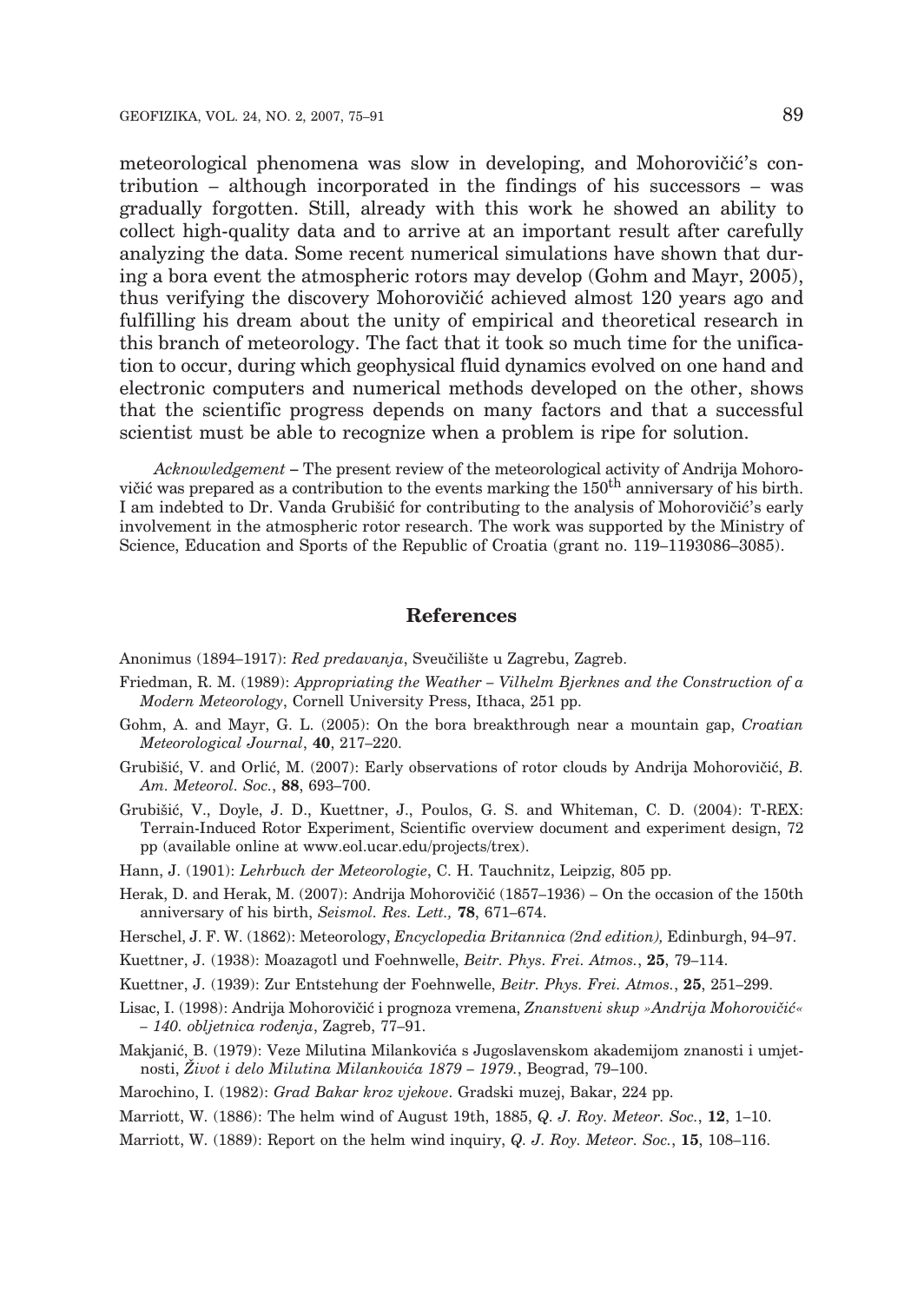- Mohorovičić, A. (1888): Meteorologijska opažanja na kr. nautičkoj školi u Bakru godine 1887. s kratkim predgovorom, *Šesti program kralj. nautičke škole u Bakru koncem školske godine 1887–88.*, 3–41.
- Mohorovi~i}, A. (1889a): Nekoliko opa`anja o vertikalnoj komponenti gibanja oblaka, *Rad JAZU*, **95**, 202–216.
- Mohorovi~i}, A. (1889b): Interessante Wolkenbildung ueber der Bucht von Buccari, *Meteorol. Z.*, **24**, 56–58.
- Mohorovičić, A. (1891): Nekoji rezultati opažanja oblaka na kraljevskoj nautičkoj školi u Bakru Na temelju opažanja A. Mohorovičića i A. M. Zuvičića, *Rad JAZU*, 104, 1–86.
- Mohorovičić, A. (1892): Dnevna i godišnja perioda oblaka u Bakru Na temelju opažanja A. Mohorovičića i A. M. Zuvičića, *Rad JAZU*, 111, 34–50.
- Mohorovi~i}, A. (1893): Tornado kod Novske, *Rad JAZU*, **117**, 1–19.
- Mohorovi~i}, A. (1897a): Klima grada Zagreba, *Rad JAZU*, **131**, 72–111.
- Mohorovi~i}, A. (1897b): Unsere Wetterprognosen, *Agramer Zeitung*, **72/**41, 1–2.
- Mohorovi~i}, A. (1901a): Mjera umanjivanja temperature visinom, *Glasnik Hrvatskoga naravoslovnog dru{tva*, **12**/4–6, 98–107.
- Mohorovičić, A. (1901b): Pucanje sa tučobranima na pokušalištu hrv.-slav. gospodarskog družtva u Zagrebu, *Gospodarski list*, **49**/9, 68–69.
- Mohorovičić, A. (1902): Uvod, Meteorološke postaje u Hrvatskoj i Slavoniji od god. 1853., *Godišnje izvje{}e Zagreba~kog meteorolo{kog opservatorija za godinu 1901.,* 1, III–XIX.
- Orlić, M. (1998a): Znanstveni radovi Andrije Mohorovičića i nekih hrvatskih geofizičara poslije njega, *Znanstveni skup »Andrija Mohorovičić« – 140. obljetnica rođenja*, Zagreb, 61–75.
- Orli}, M. (1998b): Studentski dani Andrije Mohorovi~i}a u Pragu, *Geofizika*, **15**, 119–123.
- Penzar, B. et al. (1986): Geofizički zavod u Zagrebu i meteorološki opservatorij na Griču od 1861. do 1986., *Geofizika*, **3** Suppl., 1–134.

Skoko, D. and Mokrović, J. (1982): *Andrija Mohorovičić*. Školska knjiga, Zagreb, 147 pp.

- Smokvina, M. (2004): *Snimiti nevidljivo Razvitak ultrabrze fotografije u Rijeci i znanstvena*  $suradnja Petera Salchera i Ernsta Macha. Državni arhiv, Rijeka, 64 pp.$
- Wegener, A. (1911): *Thermodynamik der Atmosphaere*. J. A. Barth, Leipzig, 331 pp.

#### **SAŽETAK**

#### Andrija Mohorovičić kao meteorolog

#### *Mirko Orli}*

U članku se iznosi pregled aktivnosti Andrije Mohorovičića u području meteorologije. Pokazuje se da je kao meteorolog bio uključen u nastavni i stručni rad tijekom cijelog svojeg profesionalnog djelovanja, te da se znanstveno bavio meteorologijom do svojih ranih četrdesetih godina – dakle, prije nego se posvetio znanstvenom seizmološkom istraživanju i tako došao do čuvenog otkrića plohe doskontinuiteta između Zemljine kore i plašta. Mohorovičić je predavao meteorologiju na Nautičkoj školi u Bakru (1882–1891) te kasnije na Sveučilištu u Zagrebu (od 1894. godine). Što se tiče stručnog rada u području meteorologije, najznačajnija su mu postignuća utemeljenje meteorološke postaje u Bakru (1887), početak meteorološkog prognoziranja u Hrvatskoj (1893) i uspostavljanje mreže hrvatskih meteoroloških postaja (1901). Mohorovičićeva meteorološka istraživanja uključivala su, između ostalog, klimatološku studiju oblaka i